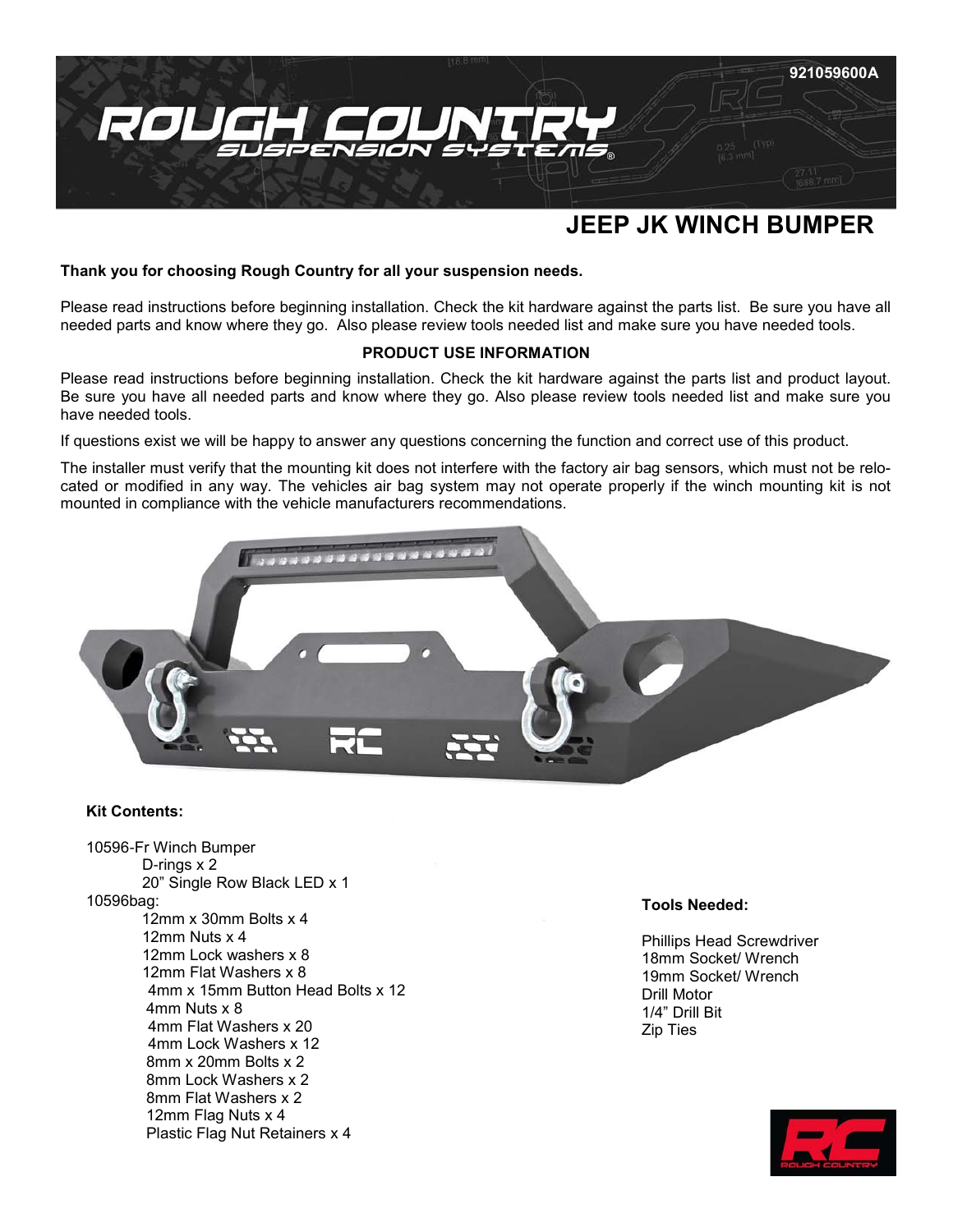## **INSTALLATION INSTRUCTIONS**

- 1. Place vehicle on a flat surface and set emergency brake.
- 2. Using a small Phillips screwdriver, remove the 2 plastic screws on top of the front bumper cover. Retain Stock hardware. **See Photo 1**.
- 3. Remove the 4 plastic screws holding the skid plate to the front bumper, using a small Phillips screw driver Retain stock hardware. **See Photo 2**.





- 4. Using a 18mm socket, remove the 4 bolts holding the bumper to the frame horn on the driver and passenger side. **See Photo 3**.
- 5. Find the plug for the fog lights and unplug. Remove bumper. **See Photo 4**.





- 6. Remove the stock tow hook brackets if equipped.
- 7. After the bumper is removed. Remove the factory fog lights using a Phillips screwdriver. **See Photo 5.**
- 8. If reusing factory lights, drill the mounting holes in the factory fog lights using a 1/4" bit. **See Photo 6.**





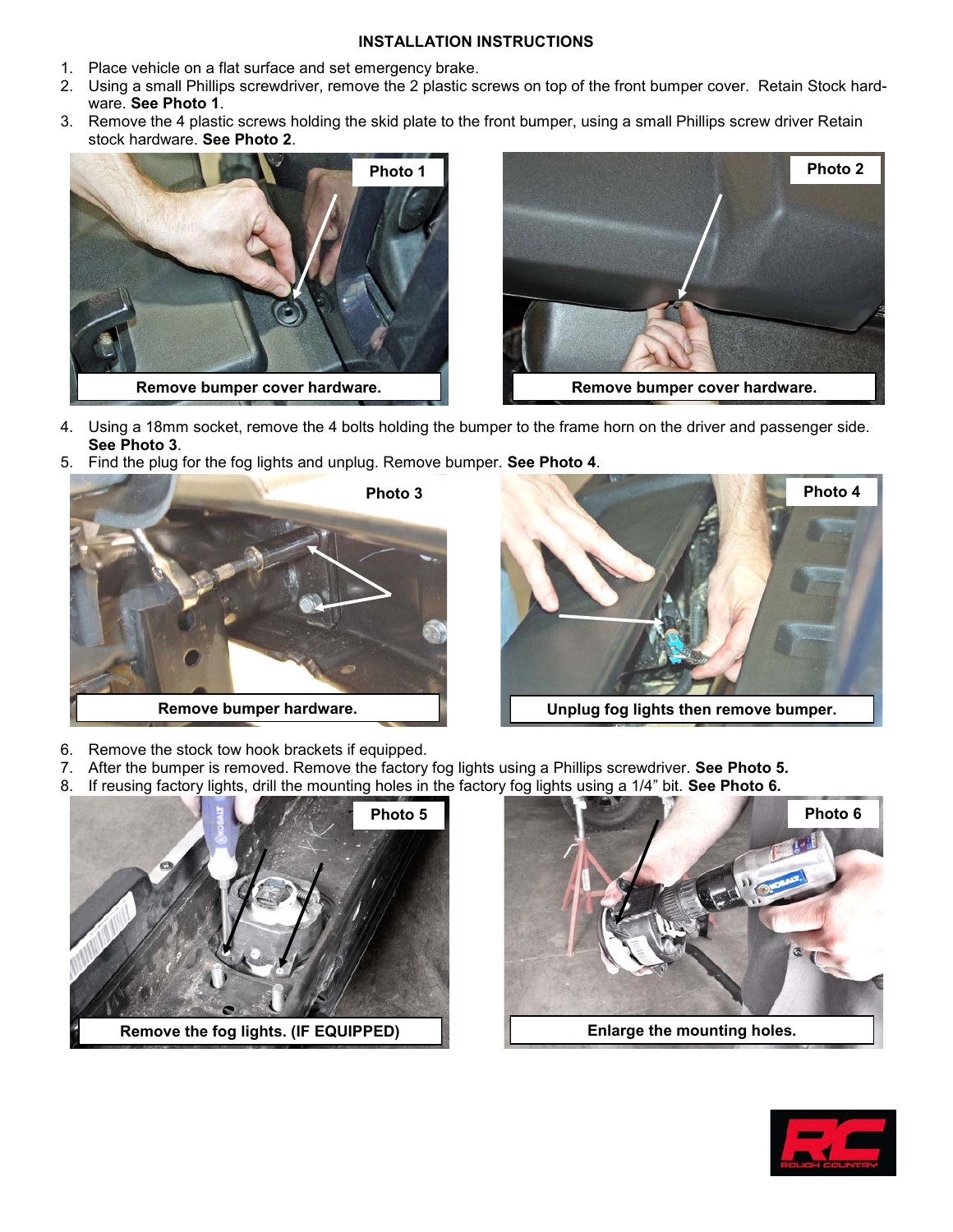- 9. If using factory fog lights, sand or grind tabs off the factory fog light as shown in **Photo 7** and install the factory fog lights in the new bumper with the supplied 4mm x 15mm hardware.
- 10. Install the supplied 12mm flag nuts in the bumper as shown and secure with the supplied plastic retainers. **See Photo 8.**





- **Install 12mm hardware and tighten.**
- 11. Position the new front bumper on the frame mounts.
- 12. Secure with the supplied qty 4 flag nuts and 12mm x 30mm bolts, washers and lock nuts. **See Photo 9 & 10.** Tighten with a 19mm wrench.
- 13. Install LED light bar with hardware included in the light kit.
- 14. Install the winch per instructions included with the winch kit.





Install 12mm hardware and tighten. **Install 12mm hardware and tighten.**